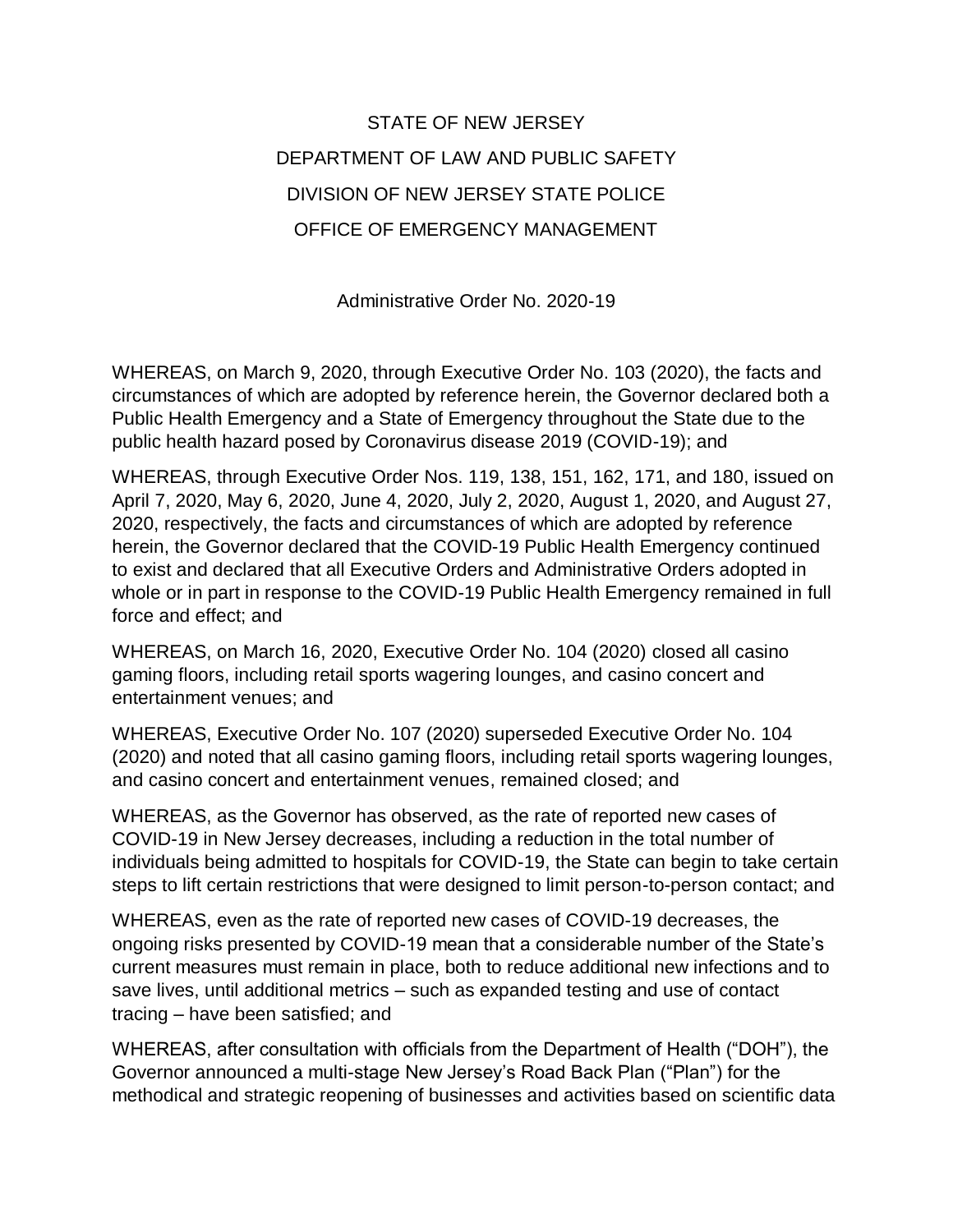and metrics concerning the level of disease transmission risk and essential classification; and

WHEREAS, consistent with this Plan, the Governor signed Executive Order No. 157 (2020), which allowed casinos, including casino gaming floors and retail sports wagering lounges, to reopen their premises to the public contingent on compliance with any and all additional requirements imposed by the Division of Gaming Enforcement; and

WHEREAS, the Governor signed Executive Order No. 158 (2020), which stated that retail, recreational, and entertainment businesses could open their indoor premises to the public only when they prohibited the consumption of food or beverages and smoking in those indoor premises; and

WHEREAS, Executive Order No. 158 (2020) noted that smoking in the indoor areas of any retail, recreational, and entertainment business, including casinos, is prohibited, even when otherwise permitted by State law; and

WHEREAS, Executive Order No. 183 (2020) lifted the prohibition on eating, drinking, and smoking in retail, recreational, and entertainment businesses that is otherwise permitted by State law; and

WHEREAS, Executive Order No. 183 (2020) gave the State Director of Emergency Management, who is the Superintendent of State Police, discretion to make additions, amendments, clarifications, exceptions, and exclusions to the terms of that Order; and

WHEREAS, the Commissioner of DOH advised that smoking on casino floors poses a possible increased risk for the transmission of COVID-19 as smoking can only be done without a mask, involves active exhalation, often results in frequent touching of hands and mouth, and can take place over a prolonged period of time; and

WHEREAS, the Commissioner of the Department of Health further advised that casino workers are at greater risk for lung and heart disease because of long-term secondhand smoke exposure and casino workers with such underlying diseases are at an increased risk for complications if they become infected with COVID-19; and

WHEREAS, the Commissioner of the Department of Health has determined that a temporary ban on smoking on casino floors is necessary to protect the large number of individuals on casino floors, including casino patrons and casino employees;

NOW, THEREFORE, I, Patrick J. Callahan, State Director of Emergency Management, hereby ORDER as follows:

1. Smoking shall be prohibited in the indoor areas of any casino or casino simulcasting facility that is open to the public, and retail sports wagering lounges, notwithstanding the provisions of N.J.S.A. 26:3D-59(e)(1)-(2) and Atlantic City Ordinance, Chapter 221, Section 221-6A (5) (Ord. No. 95-2008).